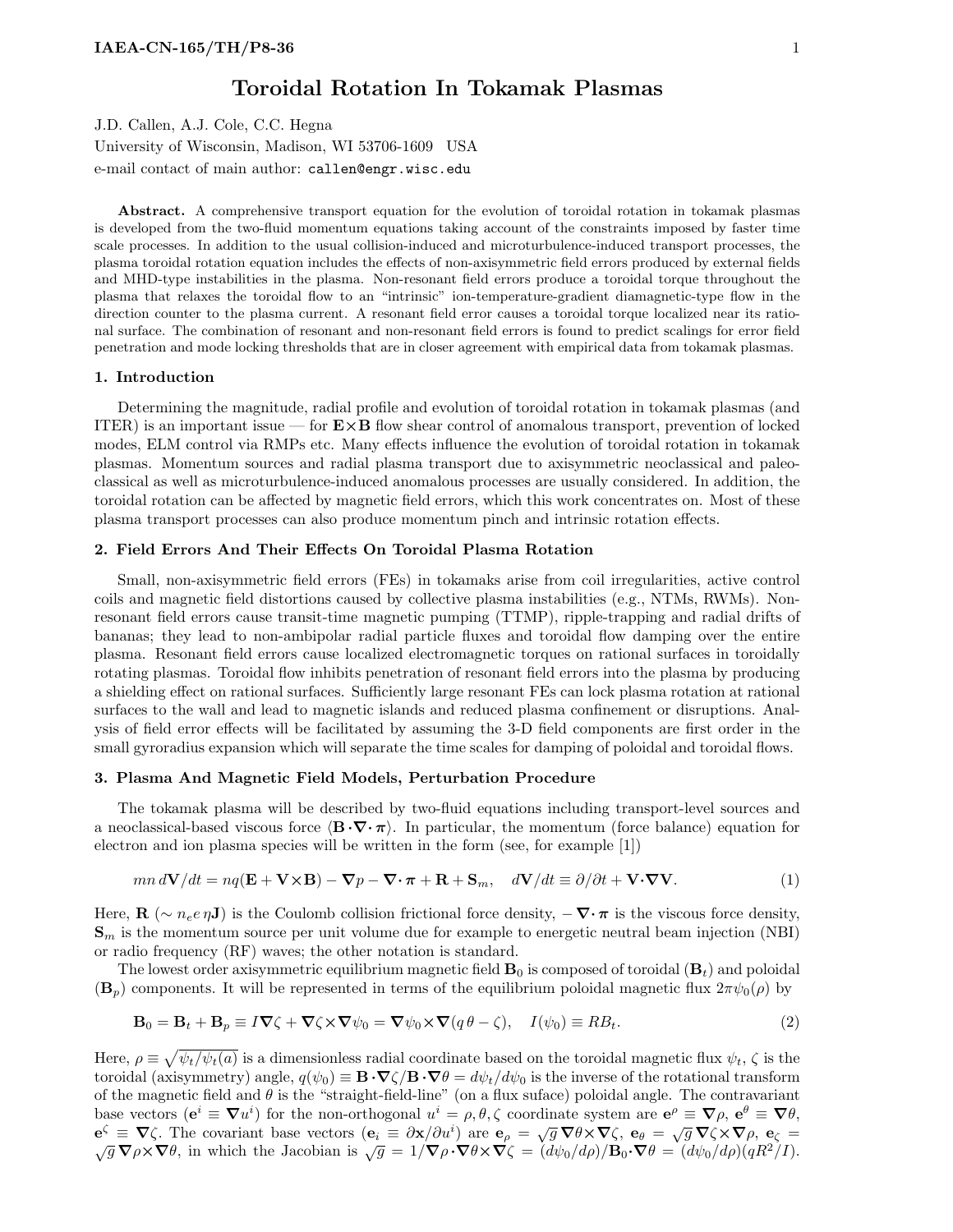Because of toroidal axisymmetry,  $e^{\zeta} \equiv \nabla \zeta = \hat{e}_{\zeta}/R$  and  $e_{\zeta} = R^2 \nabla \zeta = R \hat{e}_{\zeta}$  in which  $R(\mathbf{x})$  is the major radius to **x** and  $\hat{\mathbf{e}}_{\zeta}$  is a unit vector in the  $\zeta$  direction.

We consider mainly the hot core region of tokamak plasmas, which will be assumed to be in the banana-plateau collisionality regime. Thus, to lowest order in the small gyroradius expansion the density n, temperature T and pressure  $p \equiv nT$  of both plasma species will be [2] constant on the equilibrium flux surfaces  $\psi_0(\rho)$ . To first order we allow for "zero-average" non-axisymmetric (3-D) perturbations (instability-induced fluctuations or due to field errors, denoted by tilde) and poloidal variations in the average (denoted by overbar) plasma parameters. Thus, we expand n, T and p, for example, as

$$
p(\mathbf{x},t) = p_0(\rho) + \delta \left[ \bar{p}_1(\rho,\theta) + \tilde{p}_1(\rho,\theta,\zeta,t) \right] + \mathcal{O}\{\delta^2\},\tag{3}
$$

in which  $\delta \sim \varrho \nabla_{\perp} \sim \varrho/L_{\perp} \ll 1$  is the small gyroradius expansion parameter. Here  $\varrho = v_{Ts}/\omega_{cs}$  is the most probable gyroradius for a species s with thermal speed  $v_{Ts} \equiv \sqrt{2T_{s0}/m_s}$  and gyrofrequency  $\omega_{cs} \equiv q_s B_0/m_s$ . The electric potential  $\phi$  is expanded similarly. The magnetic field will be expanded as

$$
\mathbf{B} = \mathbf{B}_0(\rho, \theta) + \delta \left[ \tilde{\mathbf{B}}_{\perp} + \tilde{\mathbf{B}}_{\parallel} \right] + \mathcal{O} \{ \delta^2 \},\tag{4}
$$

The perpendicular (subscript  $\perp$ ) and parallel (||) directions are defined relative to the equilibrium magnetic field direction  $\mathbf{B}_0$ . We will assume that the poloidal magnetic flux surfaces  $\psi_0(\rho)$  are nested; thus, while  $B_{\perp}$  will be allowed to have resonant components, they will not be allowed to be large enough to form magnetic islands in the plasma region being considered. However, the analysis presented below will be applicable to the non-resonant regions outside magnetic islands. The magnitude of the total magnetic field is given approximately by

$$
B \equiv |\mathbf{B}| = \left( B_0^2 + 2 \delta B_0 \tilde{B}_{\parallel} + \delta^2 \tilde{B}_{\perp}^2 + \delta^2 \tilde{B}_{\parallel}^2 \right)^{1/2} \simeq B_0(\rho, \theta) + \delta \tilde{B}_{\parallel}(\rho, \theta, \zeta, t) + \mathcal{O}\{\delta^2\}.
$$
 (5)

The main effects of non-resonant magnetic field errors (induced externally or by MHD-type instabilities) will be caused by  $\tilde{B}_{\parallel}$ , which will in general be written as

$$
\tilde{B}_{\parallel} = \sum_{mn \neq 0} \left[ B_{mnc}(\rho, t) \cos(m\theta - n\zeta) + B_{mns}(\rho, t) \sin(m\theta - n\zeta) \right]. \tag{6}
$$

Perpendicular gradients of instability-induced fluctuations will be assumed to scale as  $1/\delta$  to reflect the short radial scale length of drift-wave-type perturbations. Thus, for example,  $\nabla_{\perp} \tilde{p}_1 \sim (1/\delta) \delta \sim \delta^0$ . In contrast, parallel gradients of fluctuations will be assumed to scale with the overall tokamak plasma dimensions, and hence as  $\delta^0$ ; thus,  $\nabla_{\parallel} \tilde{p}_1 \sim \delta^0 \delta \sim \delta$ . Gradients of average quantities and parallel gradients of perturbations will be assumed to scale as  $\delta^0$ .

#### 4. Successsive Time Scales, Processes

The toroidal plasma rotation evolves on the long, transport time scale ( $\geq 0.1$  sec). Its evolution arises from effects that are formally second order in the small gyroradius expansion. To obtain a toroidal flow evolution equation on this long time scale we must take account of faster processes and the constraints they impose on the plasma behavior  $[3]$  — MHD radial force balance equilibrium from compressional Alfvén waves ( $\lesssim 0.1$  µsec time scale), equilibration along field lines and incompressible flows from thermalization and sound wave effects (on  $\gtrsim \mu$ sec time scales), and poloidal flow damping from ion collisional effects (on  $\geq$  msec time scale).

Summing the density and momentum equations over species, to zeroth order in  $\delta$  we readily obtain the magnetohydrodynamic (MHD) plasma equations  $\partial \rho_m / \partial t + \nabla \cdot \rho_m \mathbf{V} = 0$  and  $\rho_m d\mathbf{V}/dt = \mathbf{J} \times \mathbf{B} - \nabla P$ , in which  $P = p_e + p_i$  is the total plasma pressure. Neglecting electron inertia, the lowest order electron momentum equation yields Ohm's law:  $\mathbf{E} + \mathbf{V} \times \mathbf{B} = (\mathbf{J} \times \mathbf{B} - \nabla p_e)/n_e e$ . Adding the non-relativistic Maxwell equations  $\nabla \cdot \mathbf{B} = 0$ ,  $\nabla \times \mathbf{B} = \mu_0 \mathbf{J}$ ,  $\partial \mathbf{B}/\partial t = -\nabla \times \mathbf{E}$  and an isentropic equation of state  $d/dt \ln P/\rho_m^{\Gamma} = \mathcal{O}\{\delta^2\} \longrightarrow 0$ , which is derivable from the species energy balance equations, completes the ideal MHD plasma description. The fastest time scale MHD processes are compressional Alfvén waves, which propagate perpendicular to magnetic field lines. On time scales longer than their natural wave periods  $(\tau_A \sim a/c_A \lesssim 0.1 \,\mu \text{sec})$ , together with the condition  $\mathbf{B} \cdot \nabla P = 0 \Longrightarrow P_0 = P_0(\psi_0)$  (sound waves plus viscous damping thereof cause the plasma pressure to be constant along field lines), they cause tokamak plasmas to come into a radial force balance equilibrium with  $J_0 \times B_0 = \nabla P_0 = \nabla \psi_0 dP_0/d\psi_0$ . Since  $\nabla P_0 = \nabla p_{e0} + \nabla p_{i0}$ , using this relation in the ideal MHD Ohm's law yields

$$
0 = n_{i0}q_i(\mathbf{E}_0 + \bar{\mathbf{V}}_i \times \mathbf{B}_0) - \nabla p_{i0},\tag{7}
$$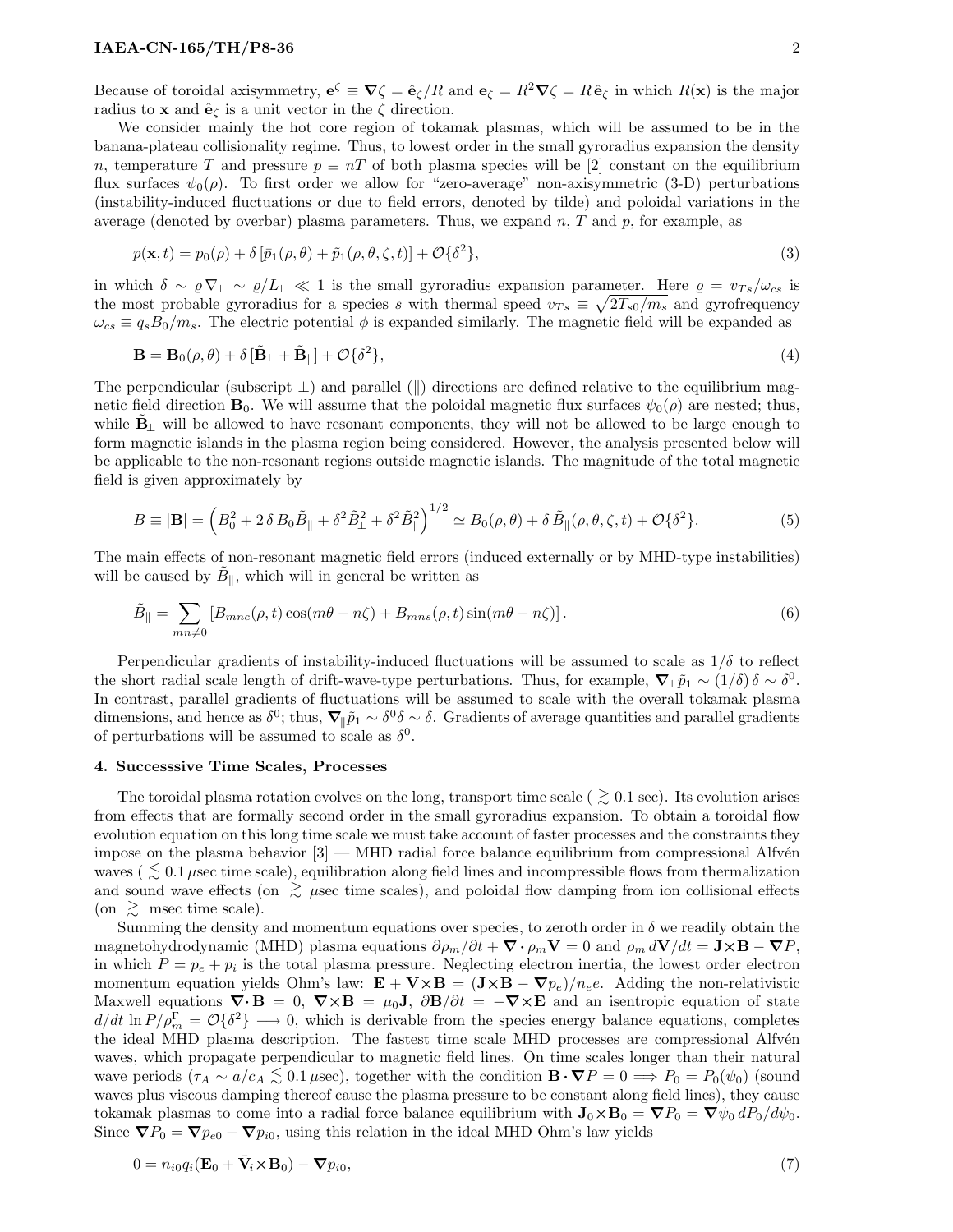in which the lowest order electric field is electrostatic:  $\mathbf{E}_0 \equiv -\nabla \Phi_0(\psi_0)$ . This MHD equilibrium ion force balance equation can also be obtained directly from the equilibium limit  $(d/dt \rightarrow 0)$  of the ion momentum equation in (1) — by neglecting the frictional ( $\mathbf{R} \sim \delta$ ) and viscous ( $\nabla \cdot \pi \sim \delta$ ) forces, and momentum sources  $(\mathbf{S}_m \sim \delta^2)$ , which are higher order in the gyroradius expansion. Taking the "radial"  $(e_{\alpha})$  projection of (7) yields

$$
\Omega_t \equiv \bar{\mathbf{V}}_i \cdot \nabla \zeta = -\left(\frac{d\Phi_0}{d\psi_0} + \frac{1}{n_{i0}q_i} \frac{dp_{i0}}{d\psi_0} - q \bar{\mathbf{V}}_i \cdot \nabla \theta\right) + \mathcal{O}\{\delta^2\}.
$$
\n(8)

While this equation provides a relation between average (designated by overbar) toroidal flow ( $\bar{V}_i \cdot \nabla \zeta \sim$  $\bar{V}_t/R$ , the lowest order radial electric field  $E_{0\rho} \equiv -(d\Phi_0/d\psi_0)(d\psi_0/d\rho)$  and the average poloidal ion flow  $(\bar{\mathbf{V}}_i \cdot \nabla \theta \sim \bar{V}_p/r)$ , it does not specify any of these quantities. The toroidal and poloidal ion flows are first order in the gyroradius. Thus, flows within tokamak flux surfaces are first order in the small gyroradius expansion. Average transport flows in the radial direction (i.e.,  $\mathbf{V} \cdot \nabla \psi_0$ ) will be second order in the gyroradius expansion.

Coulomb collisions cause the electrons to thermalize (become Maxwellian) on the electron collision time scale (∼  $1/\nu_e \sim 10 \,\mu$ sec) and the ions to thermalize on the ion collision time scale (∼  $1/\nu_i \sim$  msec). In doing so they cause the corresponding species temperatures to equilibrate along magnetic field lines over distances of order the collision length  $\lambda \sim v_T/\nu \gg Rq$ , which causes [2] the species density and temperature to become constant on flux surfaces on the collision time scale of the species:  $n_0 = n_0(\psi_0)$ ,  $T_0 = T_0(\psi_0)$  for  $t > 1/\nu$ . On this same time scale the species flow velocity becomes a defineable and physically meaningful quantity.

Since the lowest order average flows lie within a flux surface, these first order electron and ion flow velocities can be written in terms of their poloidal  $(\bar{\mathbf{V}}\cdot\mathbf{\nabla}\theta)$  and toroidal  $(\bar{\mathbf{V}}\cdot\mathbf{\nabla}\zeta)$  components:

$$
\bar{\mathbf{V}}_1 \equiv \mathbf{e}_{\theta} \bar{\mathbf{V}} \cdot \nabla \theta + \mathbf{e}_{\zeta} \bar{\mathbf{V}} \cdot \nabla \zeta = \bar{V}_{\parallel} \mathbf{B}_0 / B_0 + \bar{\mathbf{V}}_{\wedge}.
$$
\n(9)

Alternatively, as indicated, the flows within the flux surface can be represented by their components parallel to (||) and cross ( $\wedge$ , perpendicular to  $B_0$  but within a flux surface) the equilibrium magnetic field B0. The first order average and perturbed cross flows in each species are obtained by taking the cross product of  $\mathbf{B}_0$  with the first order momentum equation (1):

$$
\bar{\mathbf{V}}_{s\wedge} = \frac{\mathbf{B}_0 \times \nabla \psi_0}{B_0^2} \left( \frac{d\Phi_0}{d\psi_0} + \frac{1}{n_{s0}q_s} \frac{dp_{s0}}{d\psi_0} \right), \quad \tilde{\mathbf{V}}_{s\wedge} = \frac{1}{B_0^2} \mathbf{B}_0 \times \left( \nabla \tilde{\phi}_1 + \frac{1}{n_{s0}q_s} \nabla \tilde{p}_{s1} \right). \tag{10}
$$

The terms in parentheses are the usual equilibrium and perturbed  $E \times B_0$  and diamagnetic flows.

Since the "equilibrium" density  $n_0$  only changes on the transport time scale  $(\partial/\partial \sim \delta^2)$  and the radial transport flow  $(\mathbf{V} \cdot \nabla \psi_0)$  and density sources are second order in  $\delta$ , the lowest order average density equation reduces to  $\nabla \cdot \bar{V}_1 = 0 + \mathcal{O}\{\delta^2\}$ . Because of axisymmetry  $(\partial/\partial \zeta \to 0)$  in the equilibrium, this incompressibility condition for the first order flows reduces to [4]

$$
\left(\mathbf{B}_0 \cdot \nabla \theta\right) \frac{\partial}{\partial \theta} \left(\frac{\bar{\mathbf{V}}_1 \cdot \nabla \theta}{\mathbf{B}_0 \cdot \nabla \theta}\right) = 0 \implies U_{\theta}(\psi_0) \equiv \frac{\bar{\mathbf{V}}_1 \cdot \nabla \theta}{\mathbf{B}_0 \cdot \nabla \theta} = \frac{\bar{V}_{\parallel}}{B_0} + \frac{I}{B_0^2} \left(\frac{d\Phi_0}{d\psi_0} + \frac{1}{n_{s0}q_s} \frac{dp_{s0}}{d\psi_0}\right). \tag{11}
$$

Similar considerations and orderings of the energy and heat flux fluid moment equations yield [3, 4] analogous formulas for the first order equilibrium heat flows within a tokamak flux surface:

$$
Q_{\theta}(\psi_0) \equiv \frac{\bar{\mathbf{q}}_1 \cdot \nabla \theta}{\mathbf{B}_0 \cdot \nabla \theta} = \frac{\bar{q}_{\parallel}}{B_0} + \frac{\bar{\mathbf{q}} \wedge \nabla \theta}{\mathbf{B}_0 \cdot \nabla \theta}, \quad \frac{\bar{\mathbf{q}} \wedge \nabla \theta}{\mathbf{B}_0 \cdot \nabla \theta} = \frac{5}{2} \frac{n_{s0} T_{s0} I}{q_s B_0^2} \frac{d T_{s0}}{d \psi_0}.
$$
 (12)

The flux-surface-average of the parallel  $(\mathbf{B}_0 \cdot)$  component of the lowest order ion heat flux equation [4] yields  $\langle \mathbf{B}_0 \cdot \mathbf{R}_{\mathbf{q}_i} \rangle = 0 + \mathcal{O}\{\delta^2\}$  in which  $\mathbf{R}_{\mathbf{q}_i} \propto -\nu_i \mathbf{q}_i$  is the ion heat friction force. Thus, we must have  $\langle q_{i} | B_{0} \rangle = 0$ . Solving (12) for  $q_{i}$  and substituting it in this relation yields [4]

$$
Q_{i\theta} = \frac{1}{\langle B_0^2 \rangle} \left\langle B_0^2 \frac{\mathbf{q}_{i\wedge} \cdot \nabla \theta}{\mathbf{B}_0 \cdot \nabla \theta} \right\rangle = \frac{5}{2} \frac{n_{i0} T_{i0} I}{q_i \langle B_0^2 \rangle} \frac{d T_{i0}}{d \psi_0}.
$$
\n(13)

Parallel force balance in the plasma is obtained from the flux-surface-average of the parallel  $(B_0 \cdot)$ component of the sum of the electron and ion momentum equations (1), neglecting  $\mathbf{S}_m \sim \delta^2$ :

$$
\rho_m \frac{\partial \langle \mathbf{B}_0 \cdot \bar{\mathbf{V}}_i \rangle}{\partial t} = -\sum_s \langle \mathbf{B}_0 \cdot \nabla \cdot \pi_{s||} \rangle \simeq -\langle \mathbf{B}_0 \cdot \nabla \cdot \pi_{i||} \rangle. \tag{14}
$$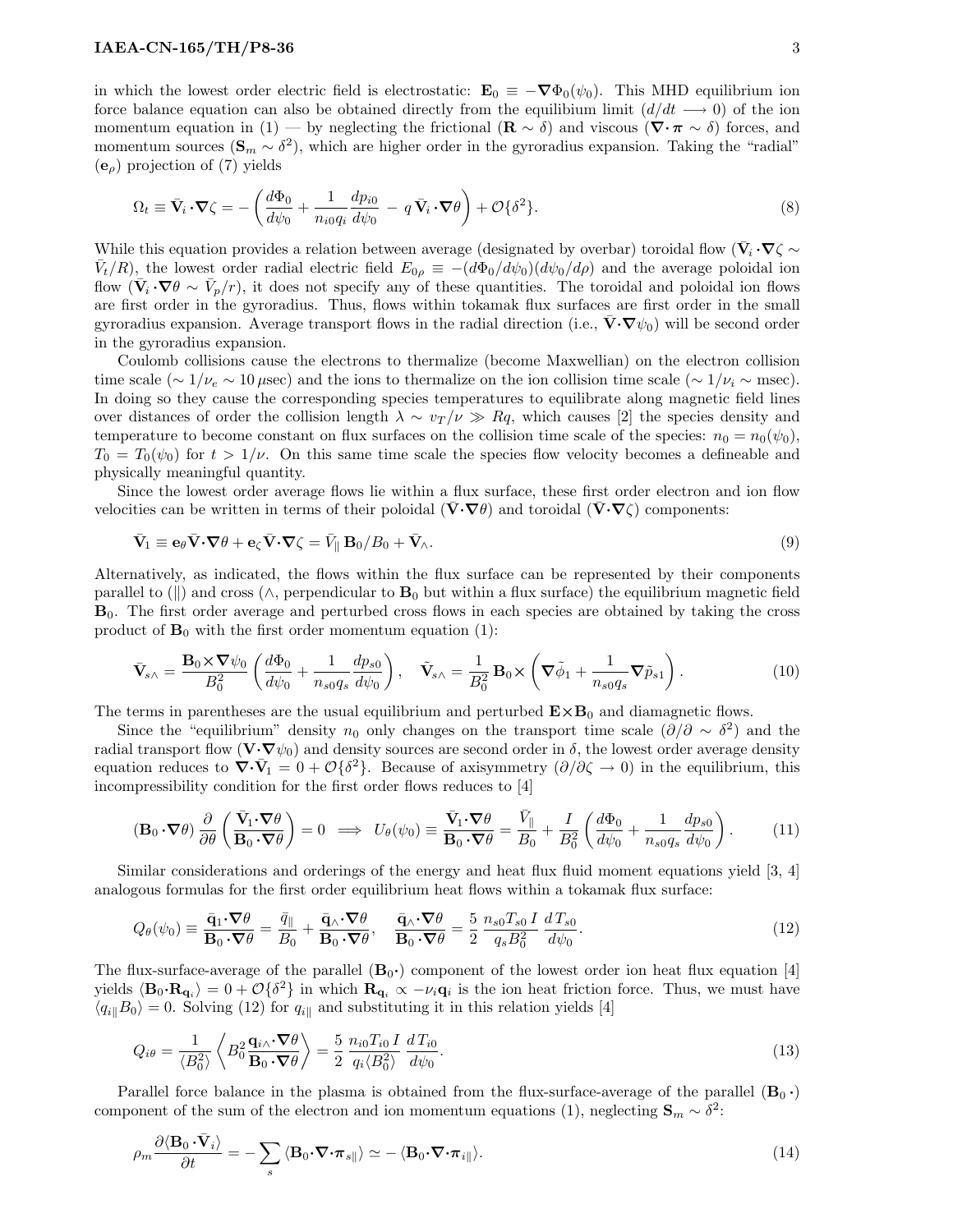The last form results from the electron viscous force being a factor of  $\sqrt{m_e/m_i} \sim 1/60$  smaller than that for the ions. The flux-surface-average of the equilibrium parallel neoclassical viscous force is [4]

$$
\langle \mathbf{B}_0 \cdot \nabla \cdot \boldsymbol{\pi}_{i} | \rangle \simeq m_i n_i \left[ \mu_{00} U_{i\theta} + \mu_{01} \frac{-2}{5 n_i T_i} Q_{i\theta} \right] \langle B_0^2 \rangle. \tag{15}
$$

Here,  $\mu_{00}, \mu_{01} \sim \sqrt{\epsilon} \nu_i$  are damping frequencies for the poloidal ion flow. Thus, Eq. (14) is an evolution equation for the parallel ion flow  $V_{i\parallel}$  or the poloidal ion flow function  $U_{i\theta}$ . The parallel and poloidal ion flows come into equilibrium [5] on the ion collision time scale  $t > 1/\nu_i \sim$  msec. Then, the equilibrium poloidal ion flow is obtained by setting the parallel viscous force in (15) to zero:

$$
U_{i\theta} \simeq -\frac{\mu_{01}}{\mu_{00}} \frac{-2}{5n_i T_i} Q_{i\theta} = c_p \frac{I}{q_i \langle B_0^2 \rangle} \frac{d T_{i0}}{d \psi_0}.
$$
\n(16)

The "poloidal" coefficient  $c_p \equiv \mu_{01}/\mu_{00}$  is 1.17 in the banana collisionality regime  $(\nu_{*i} \equiv \nu_i Rq/\epsilon^{3/2} v_{Ti} \ll$ 1). However, it depends on the ion collisionality regime; also, with impurities it depends on gradients of the impurity density and temperature. It is often evaluated numerically using the NCLASS code [6].

Physically, the ion parallel viscous force  $\langle \mathbf{B}_0 \cdot \nabla \cdot \pi_{i\parallel} \rangle$  is caused by collisional trapped particle drag on the untrapped particles that carry the parallel (poloidal) flow. This parallel ion viscous force damps the poloidal flow to an ion-temperature-gradient-driven diamagnetic-type flow because hotter ions are more collisionless than bulk ions and hotter regions at smaller radii damp less than colder ones at larger radii.

Analysis of the effects of viscous forces is simplified in tokamaks and quasi-symmetric stellarators compared to that in general stellarators because the variations in the magnetic field strength B occur predominantly in a single direction (poloidal in tokamaks). Thus, in tokamak plasmas the poloidal flow damping occurs on a much faster time scale  $\left(\sim 1/|\bar{V}_1 \cdot \nabla \theta| \sim 1/\nu_i \sim 1/\delta\right)$  than the viscous damping of the toroidal flow, which is demoted to the much longer transport time scale  $(\sim 1/\delta^2)$  — because  $\tilde{B}_{\parallel}/B_0 \sim \delta \ll 1$ . Also, since ions cause the predominant non-ambipolar particle fluxes in tokamaks, we will be concentrating on what in stellarators is usually referred to as the "ion root" of particle transport.

Having determined the poloidal ion flow  $\bar{\mathbf{V}}_i \cdot \nabla \theta = U_{i\theta}(\mathbf{B}_0 \cdot \nabla \theta) = U_{i\theta}(I/qR^2)$ , we substitute it into the toroidal flow relation (8) to obtain the more specific toroidal flow relation (for  $t > 1/\nu_i \gtrsim 1$  msec)

$$
\Omega_t(\rho, \theta, t) = -\left(\frac{d\phi_0}{d\psi_0} + \frac{1}{n_{i0}q_i}\frac{dp_{i0}}{d\psi_0} - \frac{c_pI^2}{q_iR^2\langle B_0^2\rangle}\frac{dT_{i0}}{d\psi_0}\right).
$$
\n(17)

While this equation provides a relation between the toroidal rotation frequency  $\Omega_t \equiv \bar{\mathbf{V}} \cdot \nabla \zeta \simeq \bar{V}_t / R$ and the lowest order radial electric field  $E_{0\rho} \equiv -(d\Phi_0/d\psi_0)(d\psi_0/d\rho)$ , it does not specify either of these quantities. To proceed further we need to obtain an equation for the evolution of either the radial electric field or the toroidal rotation itself. We proceed by calculating the radial particle transport fluxes and hence net radial current in the spirit of trying to calculate the radial electric field.

### 5. Toroidal Rotation Equation

The second order radial particle flux for each species will be obtained by taking the cross product of the momentum equation in (1) with the equilibrium magnetic field  $\mathbf{B}_0$  using the small gyroradius expansions indicated in (3) and (4), and averaging over fluctuations to yield

$$
n_0 q \bar{\mathbf{V}}_{2\perp} = \sum \mathbf{F}_{\text{orces}} \times \mathbf{B}_0 / B_0^2. \tag{18}
$$

The net force densities on each plasma species, averaged over fluctuations, to lowest order [3] are

$$
\sum \mathbf{F}_{\text{orces}} = n_0 q \left( -\nabla \bar{\phi}_1 + \bar{\mathbf{E}}^A + \bar{\mathbf{V}}_1 \times \tilde{\mathbf{B}} \right) - \nabla \bar{p}_1 - \nabla \cdot \bar{\boldsymbol{\pi}} + \bar{\mathbf{R}} + \bar{\mathbf{S}}_m - mn_0 \frac{\partial \bar{\mathbf{V}}_1}{\partial t} - mn_0 \bar{\mathbf{V}}_1 \cdot \nabla \bar{\mathbf{V}}_1. \tag{19}
$$

The flux-surface-average "radial" particle flux of each species (subscript  $s$ ) induced by these forces is

$$
\Gamma_{\psi} \equiv \langle n_0 \bar{\mathbf{V}}_{2\perp} \cdot \nabla \psi_0 \rangle = \left\langle \frac{\mathbf{B}_0 \times \nabla \psi_0}{q_s B_0^2} \cdot \sum \mathbf{F}_{\text{orces}} \right\rangle = \frac{1}{q_s} \left\langle \left( \frac{I \mathbf{B}_0}{B_0^2} - \mathbf{e}_{\zeta} \right) \cdot \sum \mathbf{F}_{\text{orces}} \right\rangle. \tag{20}
$$

As indicated in the discussion following  $(14)$  above, the flux-surface-average of the parallel (to  $B_0$ ) forces vanish on the transport time scale. Thus, it is only the variations of parallel forces divided by  $B_0^2$  within flux surfaces and the forces in the toroidal direction  $\mathbf{e}_{\zeta} \propto \nabla \zeta$  that contribute to the radial particle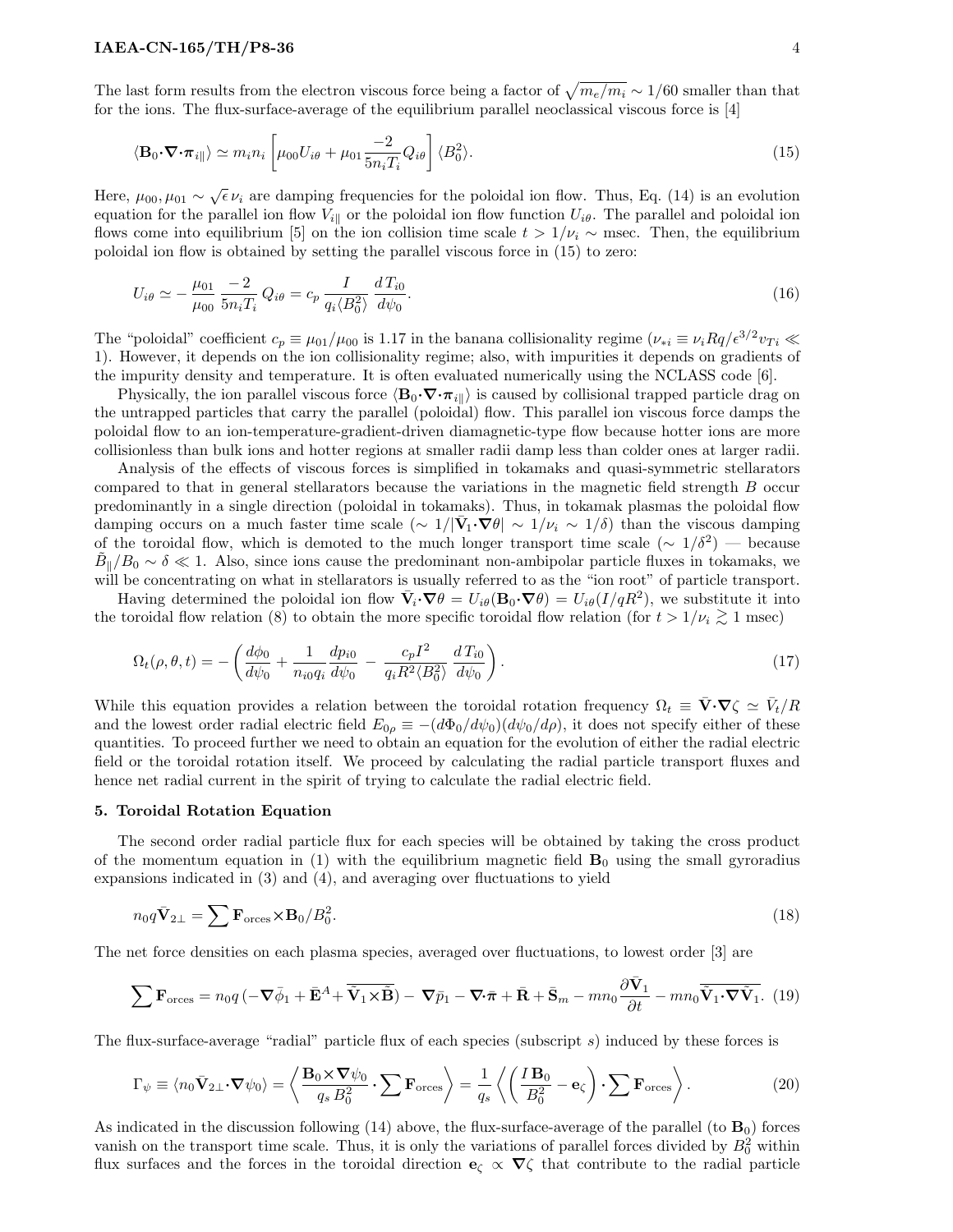flux. Further, the radial particle fluxes can be split into ambipolar and non-ambipolar components. The ambipolar particle fluxes  $\Gamma^a_{\psi}$  are caused by [3]:  $\mathbf{E} \times \mathbf{B}_0$  flow, classical diffusion [1] due to **R**, Pfirsch-Schlüter diffusion due to the variation of the parallel Ohm's law within the flux surface [4], and neoclassical diffusion due to [4]  $\langle B_0\cdot\nabla\cdot\pi\rangle$ . Since for ambipolar flows the electron and ion flows are equal, these components yield no net radial current. The toroidal components of the rest of the forces in (19) yield non-ambipolar particle fluxes  $\Gamma_\psi^{\text{na}}$  due to [3]: the  $\tilde{\mathbf{V}} \times \tilde{\mathbf{B}}$  forces within resistive layers around rational surfaces, the viscous forces  $-\nabla \cdot \pi$ , polarization flows induced by the  $mn_0 \partial \bar{V}_1/\partial t$  inertial force, the Reynolds stress force  $mn_0\ddot{\mathbf{V}}_1 \cdot \nabla \tilde{\mathbf{V}}_1$  due to micro-turbulence, and momentum sources.

When summed over species, the non-ambipolar particle fluxes can in principle produce a net radial current. However, the flux-surface-averaged charge conservation relation and Gauss' law yield  $\partial \langle \rho_q \rangle / \partial t$ +  $\langle \nabla \cdot \mathbf{J} \rangle = \epsilon_0 \langle \nabla \cdot \partial \mathbf{E} / \partial t \rangle + (1/V') (\partial/\partial \psi_0) (V' \langle \mathbf{J} \cdot \nabla \psi_0 \rangle) = 0$ , in which  $V' \equiv dV(\rho)/d\rho$  with  $V(\rho)$  being the volume of the  $\rho$  flux surface. In order to obtain a steady-state radial electric field [8] we set the flux-surface-average of the net radial current (i.e.,  $\langle \mathbf{J} \cdot \nabla \psi_0 \rangle$ ) to zero, which yields [7, 8] the transporttime-scale toroidal flow evolution equation ( $\mathbf{e}_{\zeta} \equiv R^2 \nabla \zeta$ ):

$$
\underbrace{m_i n_{i0} \langle R^2 \rangle \frac{\partial \Omega_t}{\partial t}}_{\text{inertia}} = \underbrace{\langle e_{\zeta} \cdot \tilde{\mathbf{J}} \times \tilde{\mathbf{B}} \rangle}_{\text{res. FEs}} - \underbrace{\langle e_{\zeta} \cdot \nabla \cdot \pi_{\parallel i} \rangle}_{\text{due to } \tilde{B}_{\parallel}} - \underbrace{\langle e_{\zeta} \cdot \nabla \cdot \pi_{\perp i} \rangle}_{\text{cl, neo, paleo}} - \underbrace{\langle m_i n_{i0} e_{\zeta} \cdot \tilde{V}_i \cdot \nabla \tilde{V}_i \rangle}_{\text{fluctuations}} + \underbrace{\langle e_{\zeta} \cdot \sum_s \mathbf{S}_{ms} \rangle. (21)}
$$

This equation can also be obtained directly from the flux-surface-average of the toroidal angular momentum projection (i.e.,  $\langle \mathbf{e}_{\zeta} \cdot \rangle = \langle R^2 \nabla \zeta \cdot \rangle$ ) of the momentum balance equation (1).

The first two terms on the right of (21) are discussed in the next two sections. The third term,  $\langle e_{\zeta} \cdot \nabla \cdot \pi_{\perp i} \rangle$ , represents the effects of perpendicular ion viscosity due to classical [1] and neoclassical [11] transport due to radial gyromotion and guiding center motion off of flux surfaces, plus paleoclassical transport processes [12] that result from transforming the drift-kinetic equation from laboratory (x) to poloidal flux coordinates [13]. They can all be put in the form  $(1/V')(\partial/\partial \rho)(V'\Pi_{i\zeta})$  with  $\Pi_{i\zeta} = m_i n_{i0} \langle R^2 \rangle (-\chi_{\zeta} \partial \Omega_t / \partial \rho + \text{other terms}),$  which indicates radial diffusion plus pinch-type and other effects on toroidal plasma rotation. However, these collisional transport effects are usually negligibly small:  $\chi_{\zeta} \sim \nu_i \varrho_i^2 (1+q^2) < 0.1 \,\mathrm{m}^2/\mathrm{s}$  for classical [1] and neoclassical [11] processes and  $\chi_{\zeta} \sim \eta/\mu_0 < 1 \,\mathrm{m}^2/\mathrm{s}$ (magnetic field diffusivity) for paleocassical processes [13]. The toroidal component of the Reynolds stress term  $\langle m_i n_{i0} e_c \cdot \tilde{V}_i \cdot \nabla \tilde{V}_i \rangle$  induced by plasma micro-turbulence can be put into the same form [14]. It is likely to be the dominant radial momentum transport process that balances large momentum sources  $\langle \mathbf{e}_{\zeta} \cdot \sum_s \mathbf{S}_{ms} \rangle$ , e.g., due to NBI; its determination is an active area of research [14].

### 6. Neoclassical Toroidal Viscosity (NTV)

In axisymmetric neoclassical theory there is no toroidal viscous torque [4] due to parallel stresses  $(\pi_{\parallel})$ in the plasma (i.e.,  $\langle R^2 \nabla \zeta \cdot \nabla \cdot \pi_{\parallel} \rangle = 0$ ) — because in an axisymmetric system the magnetic field strength does not vary in the toroidal direction and hence the flow is not viscously damped in this symmetry direction. However, non-axisymmetries due to small field errors (i.e.,  $\tilde{B}_{\parallel}$ ) can cause bounce-average radial drifts of particles and non-ambipolar (superscript na) radial particle fluxes  $(\Gamma_\psi^{\text{na}})$ . The concomitant neoclassical toroidal viscous (NTV) torque is then determined from the relation  $\langle \mathbf{e}_{\zeta} \cdot \nabla \cdot \pi_{\parallel i} \rangle = q_i \Gamma_{\psi}^{\text{na}}$ . The physical effects that induce non-ambipolar radial ion particle fluxes are: magnetic pumping (TTMP) via non-axisymmetry effects on untrapped ions [9, 7], radial drifts of ions trapped in toroidally localized magnetic field wells due to the ripple induced by the finite number of toroidal field coils [10], and radial drifts of the centers of banana drift orbits of trapped ions induced by the non-axisymmetry [15]. Since these effects involve different physical processes and regions of velocity space (barely passing for TTMP, deeply trapped in ripple wells for ripple-trapped, and all particles trapped in the "global" variation of  $B_0$  along field lines for banana center drifts), their effects can just be added.

We will illustrate the generic form of these effects by discussing the determination of the ion bananadrift effects [15, 16], which are often dominant in the hot core of tokamak plasmas. Here, we adopt an equilibrium magnetic field model  $\mathbf{B}_0 = \nabla \psi_0 \times \nabla \beta$  in which  $\beta \equiv q\theta - \zeta$  is the cross (~ poloidal) field line label for the  $\mathbf{B}_0$  in (2). In the low ion collisionality regime  $\nu_{*i} \equiv \nu_i R q / \epsilon^{3/2} v_{Ti} \ll 1$  the lowest order bounce-averaged drift-kinetic equation is  $\dot{\beta} \partial f_0/\partial \beta \equiv \langle \mathbf{v}_d \cdot \nabla \beta \rangle_b \partial f_0/\partial \beta = \langle \mathcal{C}{f_0} \rangle_b$ , which is satisfied by a Maxwellian on the equilibrium flux surface:  $f_0 = f_M(\psi_0)$ . Here,  $\beta \equiv \langle \mathbf{v}_d \cdot \nabla \beta \rangle_b \simeq \omega_E \equiv d\Phi_0/d\psi_0$  is the bounce-averaged (subscript b) cross ( $\nabla \beta$  direction here) drift frequency of the ions, which is given approximately by the  $E \times B_0$  drift frequency. The next order drift-kinetic equation is [15, 16]

$$
\dot{\beta}\frac{\partial f_1}{\partial \beta} - \langle \mathcal{C}\{f_1\} \rangle_b = \langle \mathbf{v}_d \cdot \nabla \psi_0 \rangle_b \frac{\partial f_M}{\partial \psi_0}, \quad \frac{\partial f_M}{\partial \psi_0} = f_M \left[ \frac{1}{p_{i0}} \frac{dp_{i0}}{d\psi_0} + \frac{q_i}{T_{i0}} \frac{d\Phi_0}{d\psi_0} + \left( \frac{\mathcal{E}}{T_{i0}} - \frac{5}{2} \right) \frac{1}{T_{i0}} \frac{d T_{i0}}{d\psi_0} \right].
$$
 (22)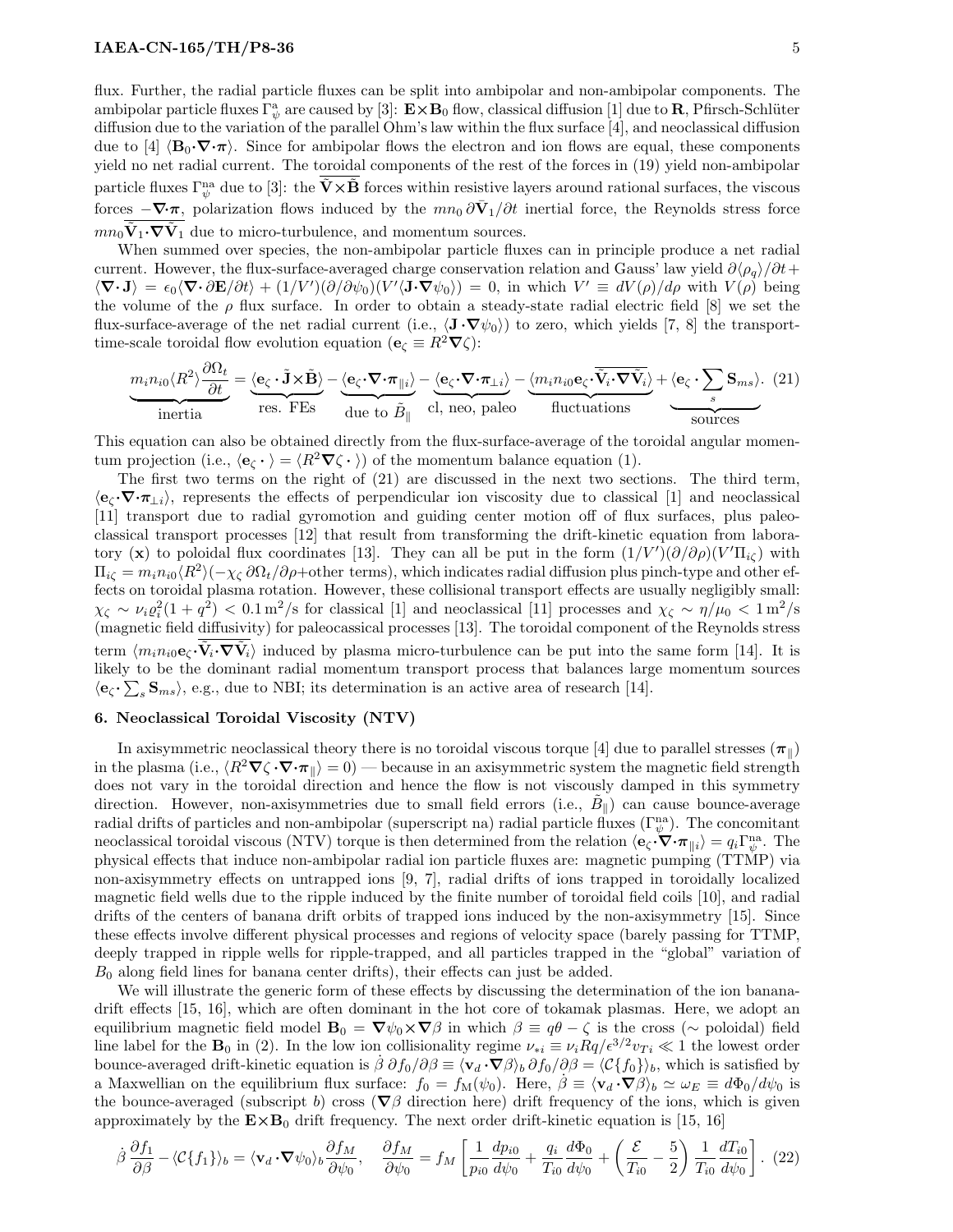The bounce-average radial drifts of particles at frequency  $\langle v_d \cdot \nabla \psi_0 \rangle_b \propto (\tilde{B}_{\parallel}/B_0) v_{d0}$  clearly cause the distribution function distortion  $f_1$  which will lead to the ion non-ambiplolar flux

$$
\Gamma_{\psi}^{\text{na}} \equiv \langle n_i \mathbf{V}_i \cdot \nabla \psi_0 \rangle = \langle \int d^3 v \, \mathbf{v}_d \cdot \nabla \psi_0 f_1 \rangle \sim -D^{\text{na}} \left( d n_{i0} / d \psi_0 \right) \langle |\nabla \psi_0|^2 \rangle, \tag{23}
$$

with non-ambipolar diffusion coefficient  $D^{na}$  (m<sup>2</sup>/s). The thermodynamic drive  $\partial f_M/\partial \psi_0$  can also be written in terms of the toroidal rotation frequency  $\Omega_t$  using its definition in (17):

$$
\frac{\partial f_M}{\partial \psi_0} = \frac{q_i f_M}{T_{i0}} [\Omega_t - \Omega(\mathcal{E}, \theta)], \quad \Omega(\mathcal{E}, \theta) = \left[ c_p \frac{I^2}{R^2 \langle B_0^2 \rangle} + \left( \frac{\mathcal{E}}{T_{i0}} - \frac{5}{2} \right) \right] \frac{1}{q_{i0}} \frac{dT_{i0}}{d\psi_0}.
$$
\n(24)

Thus, the thermodynamic drive  $\partial f_m/\partial \psi_0$  can either be thought of as being caused by (in the usual kinetic sense) the radial gradients of the potential, pressure and temperature gradients, or as being caused by (in the fluid moment sense) a toroidal flow velocity or rotation. After being averaged over particle kinetic energy E and a flux surface,  $\Omega_* \equiv \langle \langle \Omega \rangle \rangle$  will represent an "intrinsic" toroidal rotation frequency to which the neoclassical toroidal viscosity (NTV) will try to relax the plasma to restore ambipolarity.

Since derivations [15, 16] of the neoclassical toroidal viscosity are rather complicated, we will only sketch their derivation and indicate the dominant scaling factors in their results. In such analyses it is assumed that the poloidal variation of the magnetic field B is small:  $\epsilon \equiv (B_{\text{max}} - B_{\text{min}})/(B_{\text{max}} + B_{\text{min}}) \sim$  $r/R_0 \ll 1$  — the large inverse aspect ratio expansion. Only trapped ions, which are a fraction  $\sim \sqrt{\epsilon} < 1$ of the ions, are involved in banana-drift effects; their effective collision frequency is [2, 4]  $\nu_i/\epsilon$ . Thus, for scaling purposes in solving (22), we use  $\langle \mathcal{C}{f_1}\rangle_b \sim -(\nu_i/\epsilon)f_1$ . In the  $1/\nu$  regime, which is applicable for  $\nu_i/\epsilon > \langle \mathbf{v}_d \cdot \nabla \beta \rangle_b \simeq \omega_E \equiv d\Phi_0/d\psi_0 \simeq (1/RB_p)(d\Phi_0/dr) \simeq q(E_r/rB_t)$ , trapped particles drift radially a distance (in poloidal flux  $\psi_0$ )  $\Delta_{1/\nu} \sim \langle \mathbf{v}_d \cdot \nabla \psi_0 \rangle_b / (\nu_i / \epsilon)$  in an effective collision time  $\epsilon/\nu_i$ . Then, the solution of (22) is  $f_1^{1/\nu} \sim [\Delta_{1/\nu}/(\nu_i/\epsilon)] \partial f_M/\partial \psi_0$ , the integrand of the energy integral in the non-ambipolar particle flux  $\Gamma_{\psi}^{\text{na}}$  scales as  $\mathcal{E}^{4}e^{-\mathcal{E}/T_{i0}}$  and we obtain  $D_{1/\nu}^{\text{na}} \sim \bar{D}_{1/\nu}^{\text{na}} \tilde{B}_{\text{eff}}^{2}/B_{0}^{2}$ , with  $\bar{D}_{1/\nu}^{\text{na}} \sim \epsilon^{3/2}(v_{d0}^{2}/\nu_{i})$ . Here,  $v_{d0} = T_{i0}/(q_i B_p R_0)$  is a reference radial ion drift speed and  $\tilde{B}_{\text{eff}}^2/B_0^2$  is an effective magnitude of the square of the field errors (summed over all  $B_{mnc}$  and  $B_{mns}$  components with various weighting factors [15, 16]) whose precise definition depends on the specific collisionality regime and radial drift process. Using the relation  $\langle \mathbf{e}_{\zeta} \cdot \nabla \cdot \pi_{i\parallel} \rangle = q_i \Gamma_{\psi}^{\text{na}}$  yields the neoclassical toroidal viscous torque in the generic form

$$
\langle \mathbf{e}_{\zeta} \cdot \nabla \cdot \pi_{i} \rangle \simeq m_{i} n_{i0} \langle R^{2} \rangle \mu_{i} t \frac{\tilde{B}_{\text{eff}}^{2}}{B^{2}} (\Omega_{t} - \Omega_{*}), \quad \Omega_{*} \equiv \langle \langle \Omega(\mathcal{E}, \theta) \rangle \rangle_{\mathcal{E}} = \frac{c_{p} + c_{t}}{q_{i}} \frac{dT_{i}}{d\psi_{0}}, \tag{25}
$$

in which we used  $\langle I^2/(R^2 \langle B_0^2 \rangle) \rangle = 1 + \mathcal{O}\lbrace \epsilon^2 \rbrace \rightarrow 1$ . In general the toroidal viscosity frequency scales as  $\mu_{i t} \sim \bar{D}^{n a}/\varrho_{i p}^2$  in which  $\varrho_{i p} \equiv v_{T i}/(q_i B_p/m_i)$  is the ion gyroradius in the poloidal magnetic field. In the  $1/\nu$  regime the toroidal viscosity frequency scales as  $\mu_i^{1/\nu} \sim \epsilon^{3/2} q^2 \omega_{ti}^2/\nu_i$  in which  $\omega_{ti} \simeq v_{Ti}/R_0 q$  is the ion transit frequency. The toroidal coefficient  $c_t^{1/\nu} \simeq 2.4$ ; it is larger than unity because of the  $\mathcal{E}^4 e^{-\mathcal{E}/T_{i0}}$ weighting in the integral over energy in the evalution of  $\Gamma_{\psi}^{\text{na}}$  in the  $1/\nu$  regime.

In the  $\nu$  regime  $(\nu_i/\epsilon \ll \omega_E)$  the radial motion is limited by the "poloidal"  $\mathbf{E} \times \mathbf{B}$  drift motion of the banana centers:  $\Delta_{\nu} \sim \langle \mathbf{v}_d \cdot \nabla \psi_0 \rangle / \omega_E$ . Then, the lowest order solution of (22) is  $f_{1,0} \sim -\Delta_{\nu} \partial f_m / \partial \psi_0$ , which yields no radial particle flux — because the drift motion of the ion banana centers is oscillatory here. The next order solution is  $f_{1,1}^{\nu} \sim -(\nu_i/\epsilon \omega_E) f_{1,0} \sim -[(\nu_i/\epsilon)/\omega_E^2] \langle \mathbf{v}_d \cdot \nabla \psi_0 \rangle_b \partial f_M / \partial \psi_0$ , which leads to a diffusion coefficient  $\bar{D}_{\nu}^{\text{na}} \sim \nu_i v_{d0}^2 / \epsilon^{1/2} \omega_E^2$ , toroidal viscosity frequency  $\mu_{it}^{\nu} \sim (\nu_i / \epsilon^{1/2}) (q \omega_{ti}/\omega_E)^2$ and toroidal coefficient  $c_t \simeq -0.24$ , which is negative because of the smaller energy weighting factor of  $\mathcal{E}e^{-\mathcal{E}/T_{i0}}$  in the energy integral involved in  $\Gamma_{\psi}^{na}$  in the  $\nu$  regime. It should also be mentioned that in the  $\nu$  regime the usual analysis [15] yields a (logarithmically) divergent integral at the trapped-passing boundary. A boundary layer analysis that scales as  $\sqrt{\nu_i}$  has recently been developed [17] to remove this boundary. A boundary layer analysis that scales as  $\sqrt{\nu_i}$  has recently been developed [17] to remove this singularity; the transport level gets modified slightly near the transition to the  $1/\nu$  regime.

Present tokamak plasma experiments often operate with  $\nu_i/\epsilon \sim \omega_E$ , i.e., near the transition between the  $1/\nu$  and  $\nu$  collisionality regimes. Thus, it is desirable to have expressions for the NTV damping frequency  $\mu_{it}$  and the toroidal coefficient  $c_t$  that go smoothly from one regime to the other. We have developed [16] an energy smoothing procedure similar to that developed [18] for smoothing the transition from the banana through plateau to Pfirsch-Schlüter collisionality regime in axisymmetric neoclassical transport theory [2, 4]. The key physical point is that since the collisional processes involved in NTV are predominantly pitch angle scattering and the collision frequency varies dominantly as  $1/\mathcal{E}^{3/2}$ , individual ions are in the  $1/\nu$  regime if  $\mathcal{E} < \mathcal{E}_c \equiv T_{i0}(\nu_i/\epsilon \,\omega_E)^{2/3}$  and in the  $\nu$  regime for  $\mathcal{E} > \mathcal{E}_c$ . Thus, in performing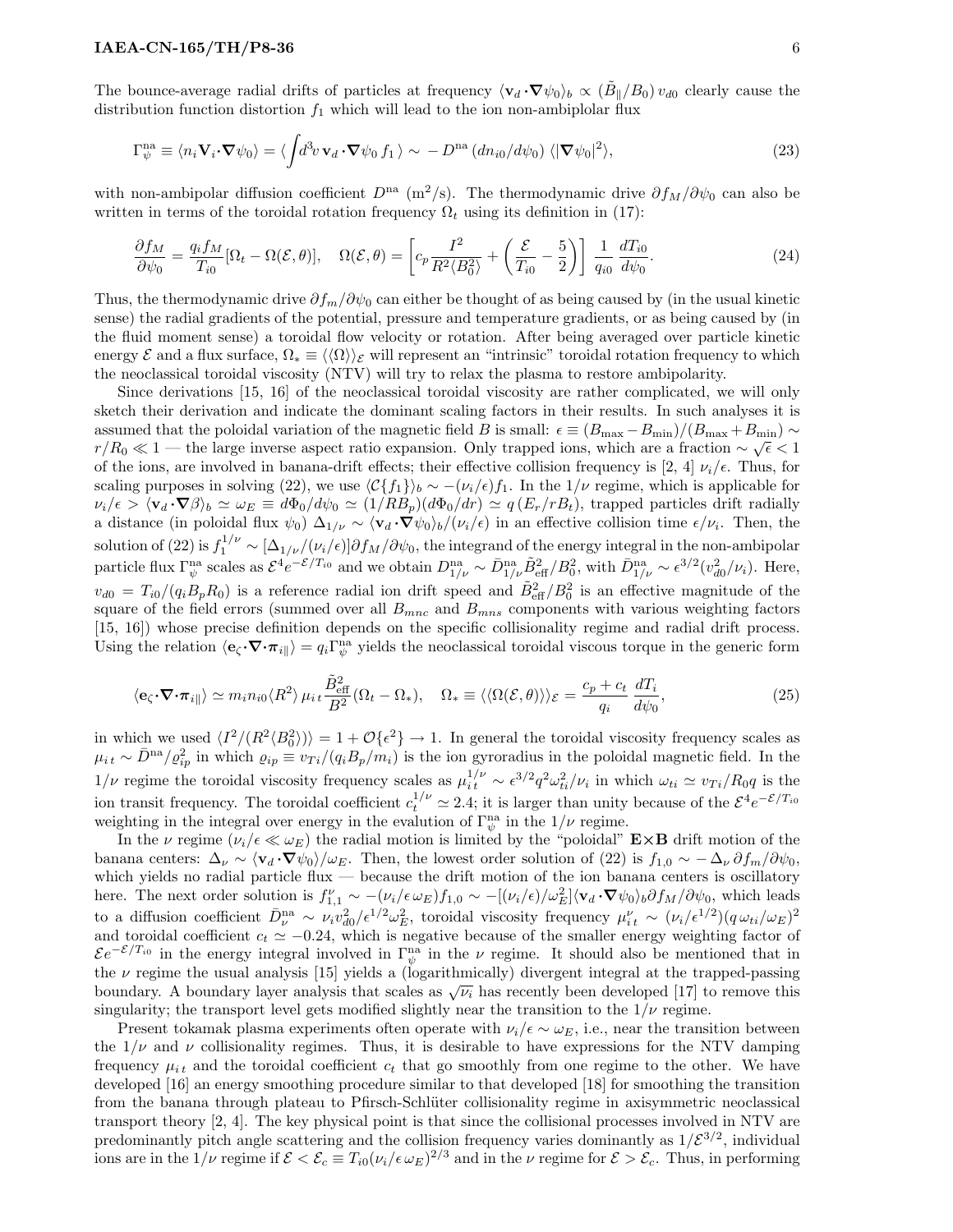the energy integrals involved in determining  $\Gamma_{\psi}^{\text{na}}$  in (23), we use  $f_1^{1/\nu}$  for  $\mathcal{E} < \mathcal{E}_c$  and  $f_{1,1}^{\nu}$  for  $\mathcal{E} > \mathcal{E}_c$ . The results are provided in [16].

In addition to the usually dominant banana-drift effects, transit-time magnetic pumping (TTMP) [9, 7] causes radial non-ambipolar particle fluxes and toroidal torques that can be put into the form given in (25). The regime of validity of the TTMP analysis [7] is  $({\tilde{B}_{\parallel}/B_0})^{3/2} \ll \nu_i/\omega_{ti}$ . The scalings of the key parameters for TTMP neoclassical toroidal viscosity (NTV) processes are: reference diffusivity  $\bar{D}_{\text{TTMP}}^{\text{na}} \sim q \omega_{ti} \varrho_{ip}^2$ , toroidal viscous frequency  $\mu_{it}^{\text{TTMP}} \sim q \omega_{ti}$ , and toroidal coefficient  $c_t \simeq -0.67$ 

In addition, a non-ambipolar particle flux [10] is produced by radial drifts of ripple-trapped ions. The toroidal torque they cause is similar in form to (25). The standard theory for the  $\Gamma_{\psi}^{na}$  they cause [10] is valid for  $\nu_i \ll (\tilde{B}_{\parallel}/B_0)^{3/2}N\omega_{ti}$  in which N is the number of discrete toroidal field coils. If the toroidal field ripple is large enough to create local magnetic field wells along the magnetic field **B** [i.e., if  $\alpha \equiv$  $\epsilon \sin \theta / (Nq\tilde{B}_{\parallel}/B_0) \ll 1$ , the ripple-trapped ions induce a diffusivity  $D_{\text{riiple}}^{\text{na}} \sim (v_{d0}^2/\nu_i) G(\alpha) (\tilde{B}_{\parallel}/B_0)^{3/2}$ , and  $\mu_{i\,t}^{\text{ripple}} \sim (q^2 \omega_{ti}^2/\nu_i) G(\alpha) (B_0/\tilde{B}_{\parallel})^{1/2}$ , with  $c_t \simeq 3.5$ . The function  $G(\alpha)$  takes account of the variability of ripple well depths. It has the properties [10] that it is unity at  $\alpha = 0$  but steeply decreases with  $\alpha$ :  $G(1) \approx 0.05, G(2) \approx 0.005$ . Pragmatically, while ripple trapping effects can be dominant near the plasma edge, they are usually negligible in the core of tokamak plasmas where typically  $\alpha > 1$ .

When the toroidal viscous force in (25) is used in (21), it tries to relax the plasma rotation not to the laboratory frame but rather to the intrinsic toroidal rotation frequency  $\Omega_*$  — so the ion radial non-ambipolar flux vanishes. For the usual case with a radially decreasing ion temperature profile,  $\Omega_*$  is negative. Thus, it represents an intrinsic rotation that is usually in the "counter" direction — opposite to the plasma current direction, as embodied in the derivative with respect to the poloidal flux  $\psi_0$ . The numerical coefficient  $c_p + c_t$  in the formula for the intrinsic toroidal rotation  $\Omega_*$  in (25) depends on the specific processes that are dominant and the collisionality regime. The poloidal numerical coefficient  $c_p$ represents the effect of the poloidal ion flow  $\bar{V}_i \cdot \nabla \theta$ ; as discussed in Section 4 above, standard axisymmetric neoclassical theory gives  $c_p \approx 1.17$  in the banana collisionality regime. The toroidal coefficient  $c_t$  is positive when hotter ions drift radially more rapidly than colder ones in the presence of an ion temperature gradient; it ranges from −0.67 to about 2.4, depending on which non-axisymmetry process is involved. Thus, the intrinsic toroidal rotation numerical coefficient  $c_p + c_t$  typically ranges from about 0.5 to 3.6.

Recent experiments on DIII-D in which large (but still  $\sim \delta \ll 1$ ) static non-axisymmetric field errors were deliberately applied have confirmed that [19] "The observed magnitude, direction and radial profile of the offset rotation are consistent with neoclassical theory predictions [24]." The offset rotation referred to is the  $\Omega_*$  defined in (25). However, neither the theory nor the experiment are currently precise enough to determine the magnitude of the numerical coefficient  $c_p + c_t$ . Also, the torque exerted by the vacuum field errors on the plasma seems a bit larger than the theoretical predictions; thus, perhaps some plasma amplification effects [20] on the field error amplitude and spectrum [21] in the core need to be taken into account to obtain detailed quantitative agreement on the torque induced by field errors.

#### 7. Resonant Field Error Penetration

Next we consider the  $\langle e_{\zeta} \cdot \mathbf{\hat{J}} \times \mathbf{\hat{B}} \rangle$  term in (21). This toroidal torque vanishes for ideal MHD perturbations throughout the hot core of tokamak plasmas [22]. However, in the vicinity of a low order rational surface (e.g.,  $q = 2/1$ ) non-ideal effects (e.g., due to resistivity [22] and two-fluid diamagnetic flows [23]) can allow an externally imposed resonant field error to induce a finite parallel current  $\tilde{\mathbf{J}}_{\parallel}$  and nonzero  $\tilde{\mathbf{B}}_{\perp}$ within the thin non-ideal boundary layer around the low order rational surface. This produces a toroidal torque  $\langle \mathbf{e}_\zeta \cdot \tilde{\mathbf{J}}_\parallel \times \tilde{\mathbf{B}}_\perp \rangle$  near a rational surface in a toroidally rotating plasma. Toroidal flow inhibits penetration of resonant field errors into the plasma by producing a shielding effect on the rational surface. Above a critical field error amplitude — termed the *penetration threshold* — the plasma rotation can no longer suppress the resonant torque, and plasma rotation at the rational surface rapidly (in a few ms) locks to the wall (laboratory frame) [22]. After locking, often a magnetic island driven by the resonant field error emerges and leads to either plasma confinement degradation or disruption.

#### 8. Resonant Field Error Penetration With NTV

Recently, the toroidal flow damping effects of neoclassical toroidal viscosity on resonant penetration thresholds in tokamaks have been considered [24, 25]. Unlike the localized resonant field error torque, which tries to lock plasma rotation at the resonant surface to the wall, the NTV generates a global torque that attempts to rotate the plasma at the rate  $\Omega_*$  which is in the "counter" (to the plasma current) direction and depends on the ion temperature gradient, as indicated in (21) and (25) above. The key element in analyzing resonant field error effects is to determine the radial structure of the toroidal